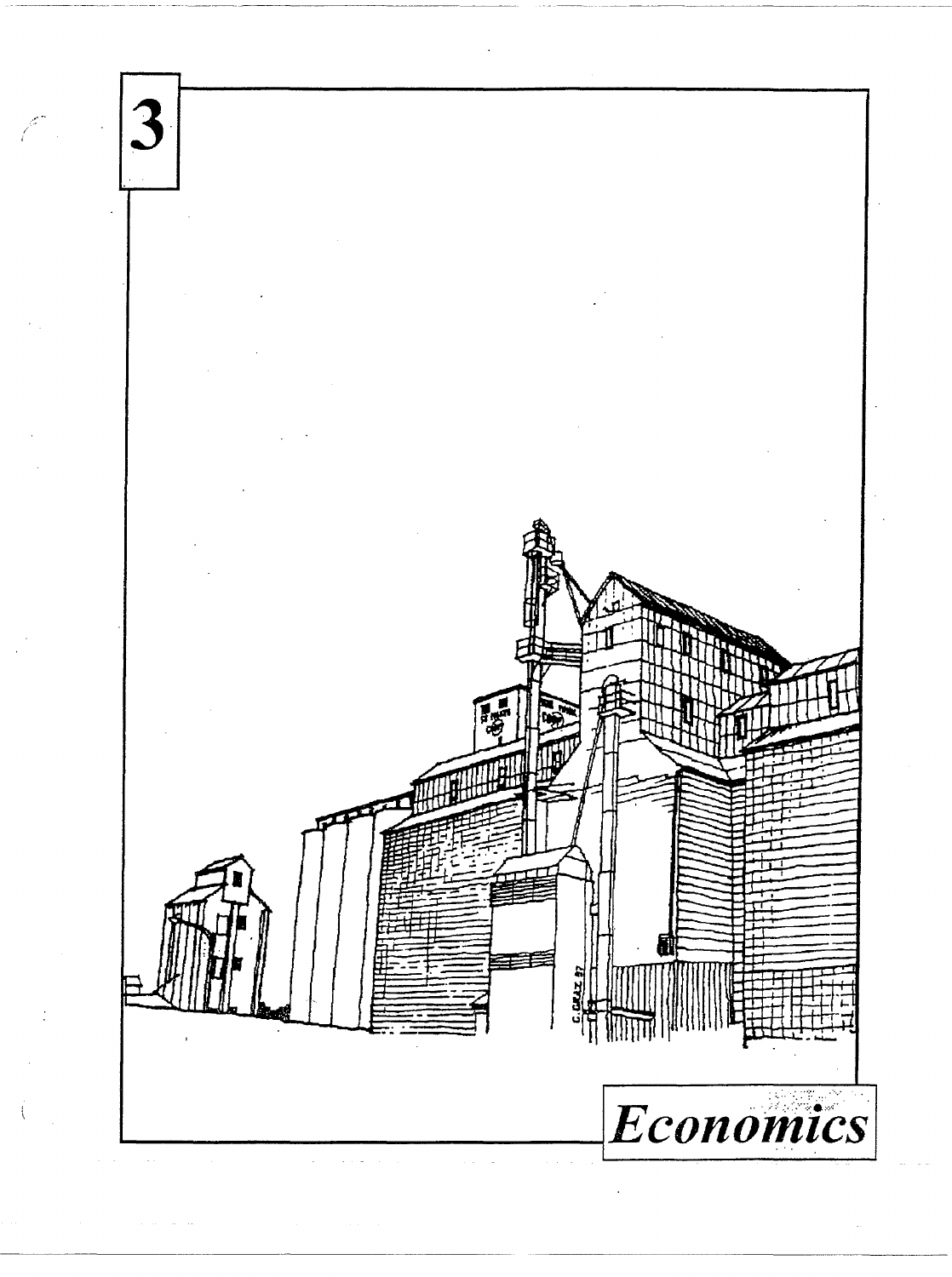# **Comprehensive Plan Chapter 3 Economics**

### **INTRODUCTION**

Planning by the community can have a large effect on economics. This chapter will cover how the actions of local leaders, with proper planning and an understanding of the unique needs of the community, can facilitate the growth of future economics. Graphs at the end of the chapter give information about St. Marys and surrounding areas which may be helpful in understanding the economics in the city.

#### **ROLE OF LOCAL GOVERNMENT IN ECONOMICS**

Local authorities must recognize the effect their decisions have on economics. Three important ways the city government can impact local economics are through:

- 1) laws and law enforcement,
- 2) city services,
- 3) and zoning regulations.

#### *Laws and Law Enforcement*

City laws and law enforcement must promote and protect legal business practices without being burdensome or unnecessarily restrictive. A safe and orderly city promotes an atmosphere for business development and growth.

#### *City Services*

 $)$ 

 $\left\{ \right\}$ 

Services that are essential must be provided by the city when those services can not be provided by the private sector. The city must not interfere with current local businesses by providing a competing service or by offering a service which should be provided by the private sector. The services that the city does provide must be done in the most economical and helpful manner possible.

#### *Zoning Regulations*

Zoning regulations must allow for the broadest possible range of land use. Regulation of private property through zoning requires great care and foresight. Zoning regulations must protect opportunities for economic growth in the private sector.

A large diversity of businesses has been started or moved to St. Marys. This is important for city authorities to recognize because, although many businesses in a community are typical and essential, a limitless number of other businesses can exist in St. Marys. Therefore, a business friendly atmosphere must exist that will allow for a variety of businesses to operate within the city.

### **UNDERSTANDING THE UNIQUE NEEDS OF THE COMMUNITY**

St. Marys has unique needs with regard to economics and planning. These are:

- 1) location,
- 2) population,
- 3) and land availability.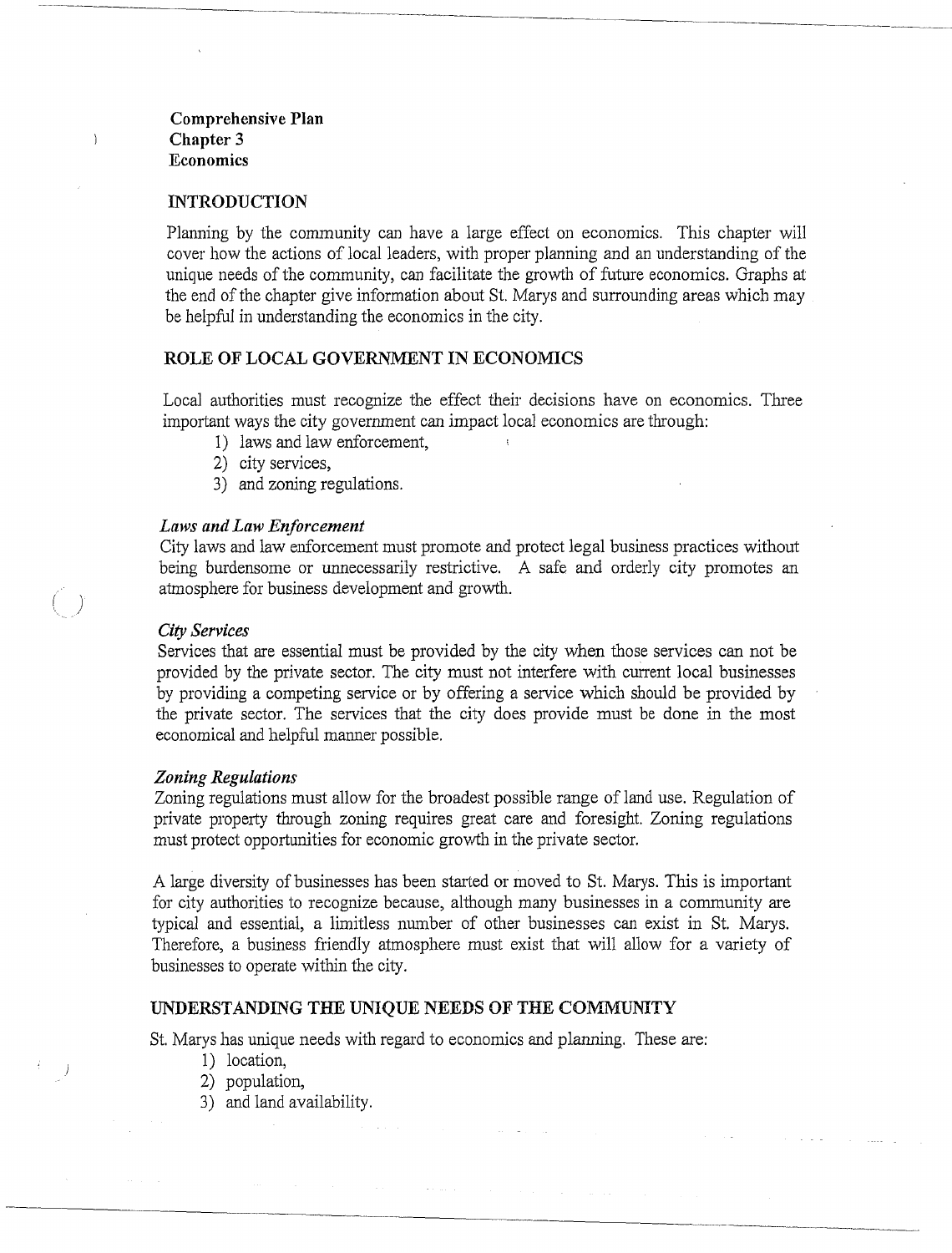## *Location*

 $\lambda$ 

St. Marys is located between two larger cities, has several historical attractions, and contains the intersection of two large highways. These location characteristics put St. Marys in the center of a large and diverse market area that allows for many business opportunities.

## *Population*

As seen in the previous chapter, St. Marys has a large number of working age residents and a large number of children. This stresses the importance of continual growth in economics in the city now and in the future due to an increasing demand for jobs.

### *Land Availability*

As seen in the Population Chapter, limited land is available for businesses and housing. This presents a problem in the future as more property will be needed for businesses and housing as economic growth occurs. Evaluating current restrictions on land uses and possible land annexation may be necessary to allow for future growth.

# **RECOMMENDATIONS AND CONCLUSIONS**

Planning in a community has a large effect on economics. Community leaders must consider the effects of their decisions oh economics. The recommendations for future planning with regards to economics are:

- 1) to maintain law and order within the community,
- 2) to provide the city services in the an efficient, helpful, and reliable manner,
- 3) to insure that current and future city laws are conducive to starting and maintaining businesses,
- 4) and to take a serious look at maximizing the use of land that is currently available, and also to develop a strategy for future growth as needed.

# **GRAPHS**

The following graphs show economic details of St. Marys. The data used in these graphs are ten years old, so updated information should also be checked when available.

Recent economic indicators are encouraging. The population section shows recent estimates of an increase in population. This, along with other visual economic indicators such as new businesses, consistent sales tax revenues, lack of surplus housing, and new construction, all show a steady and potentially increasing economic activity in St. Marys. New census data will be available in the future for reference.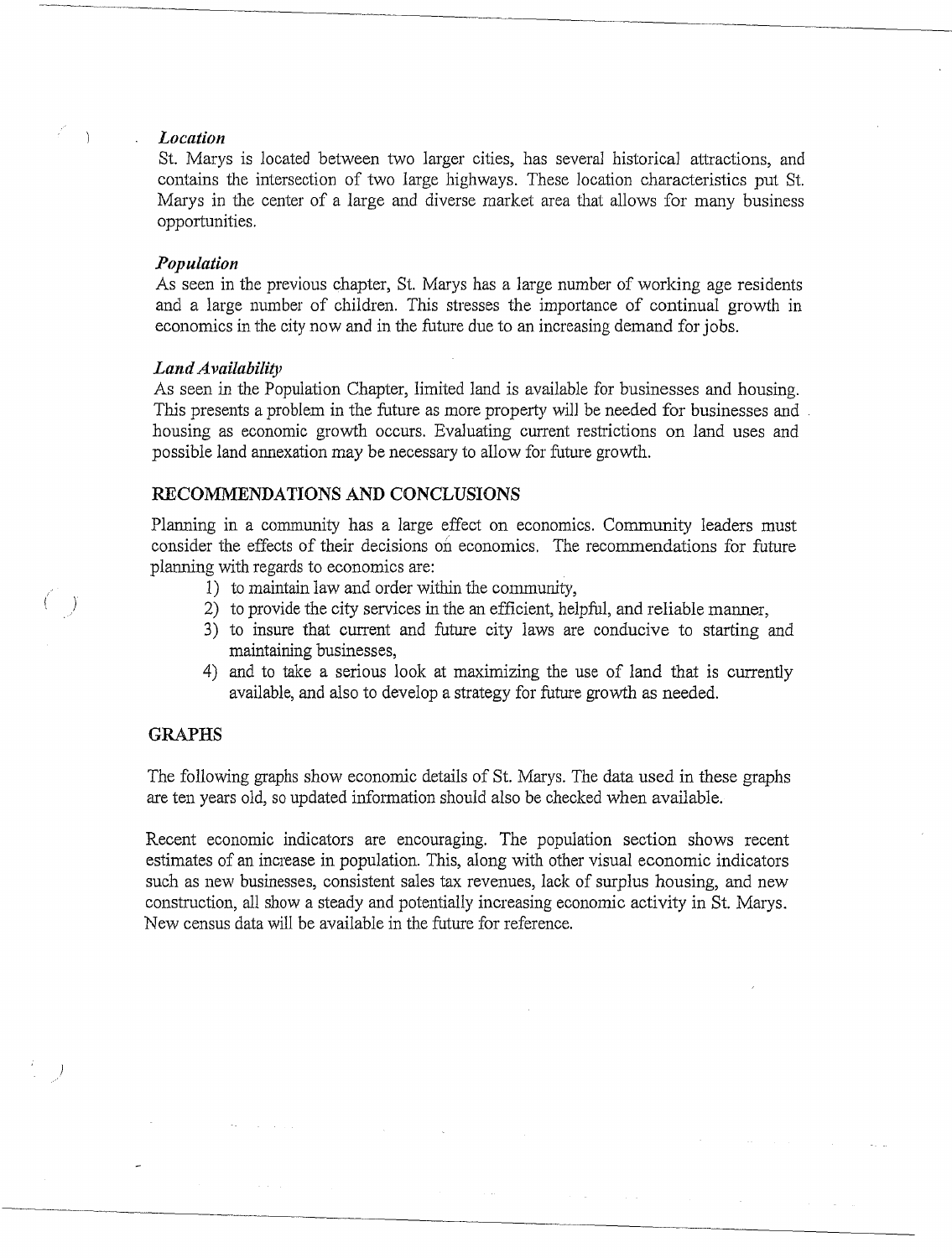



 $\left(\begin{array}{c} \end{array}\right)$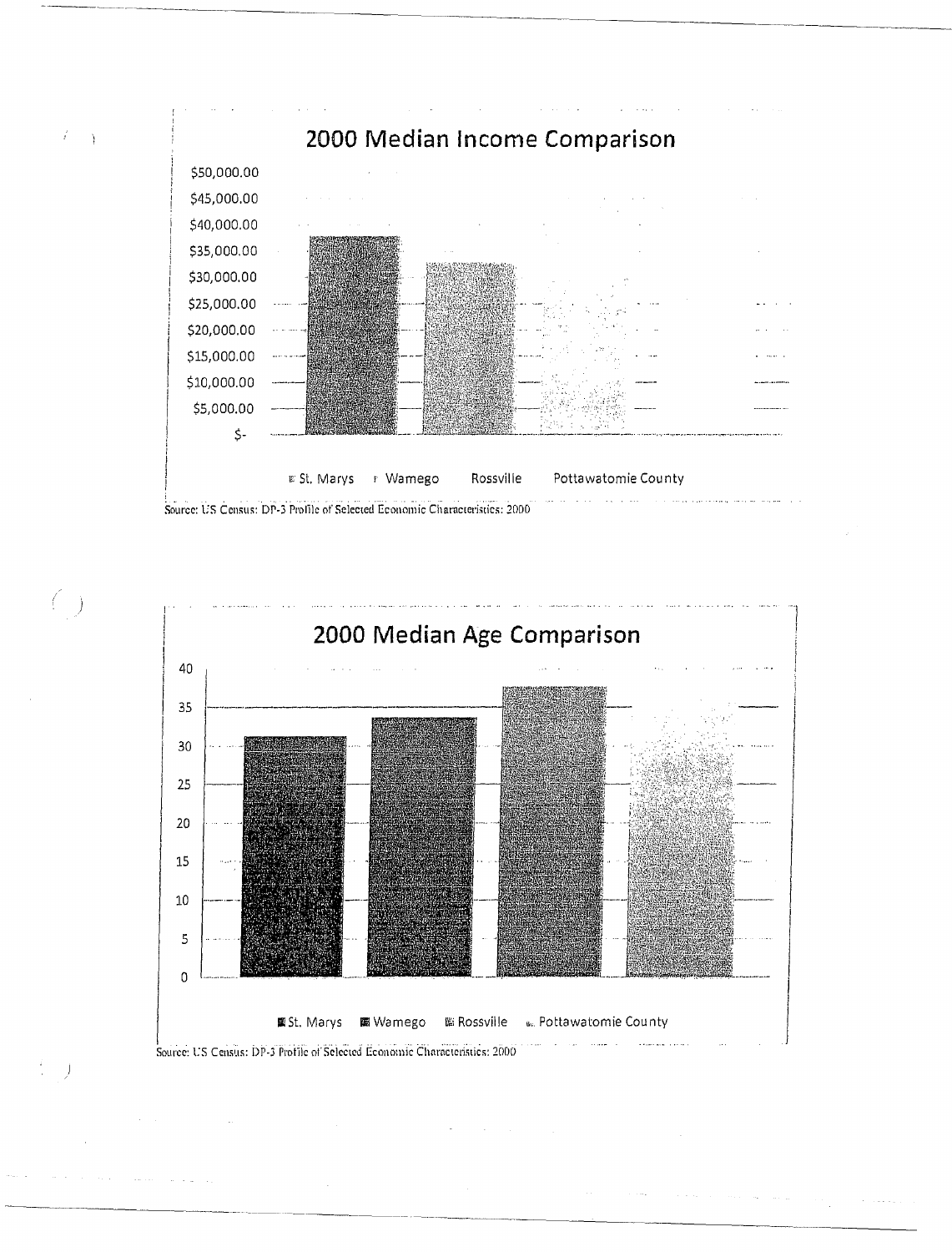

 $\left(\begin{array}{c} 0 \end{array}\right)$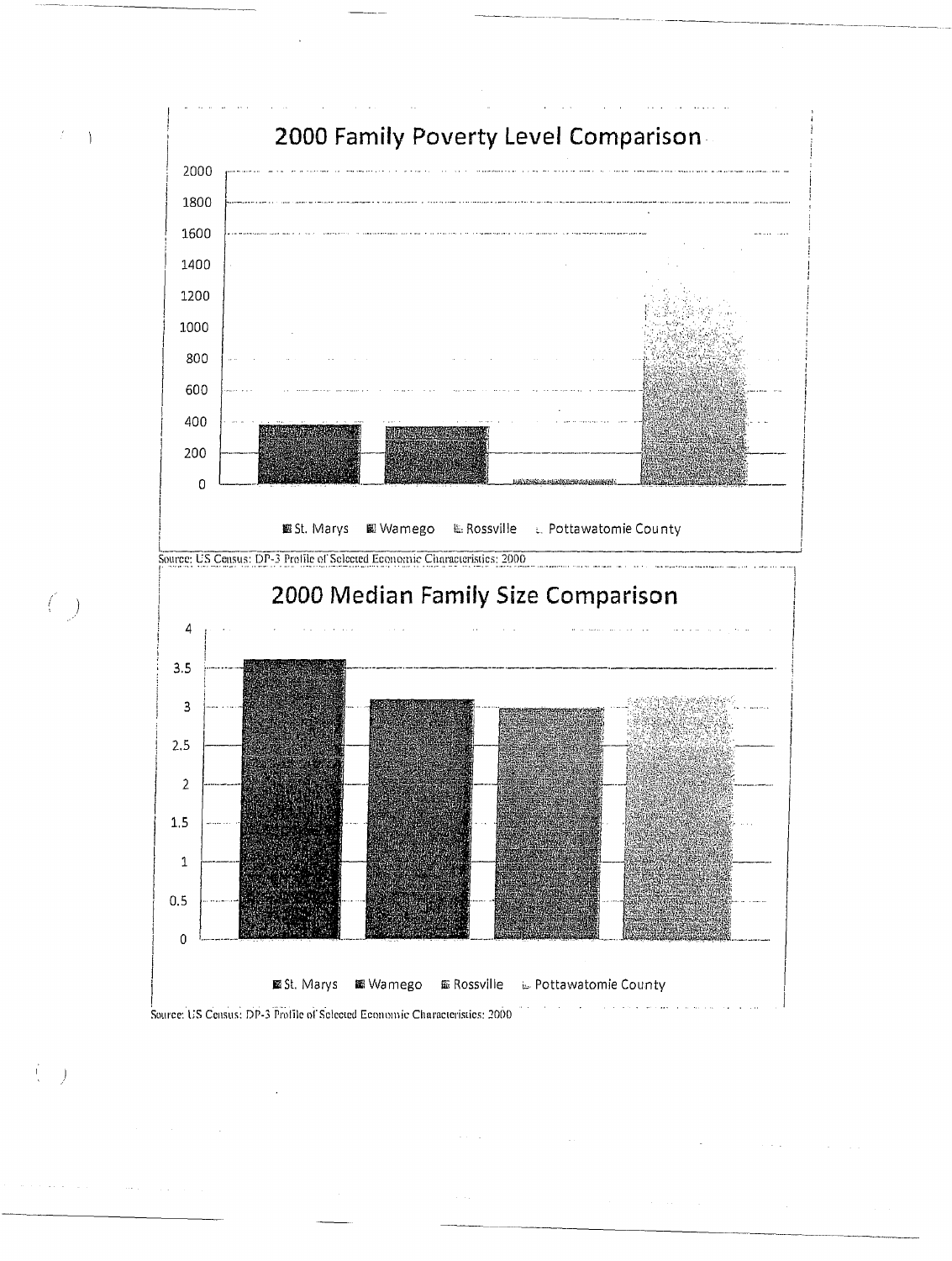

Source: US Census: DP-3 Profile of Selected Economic Characteristics: 2000